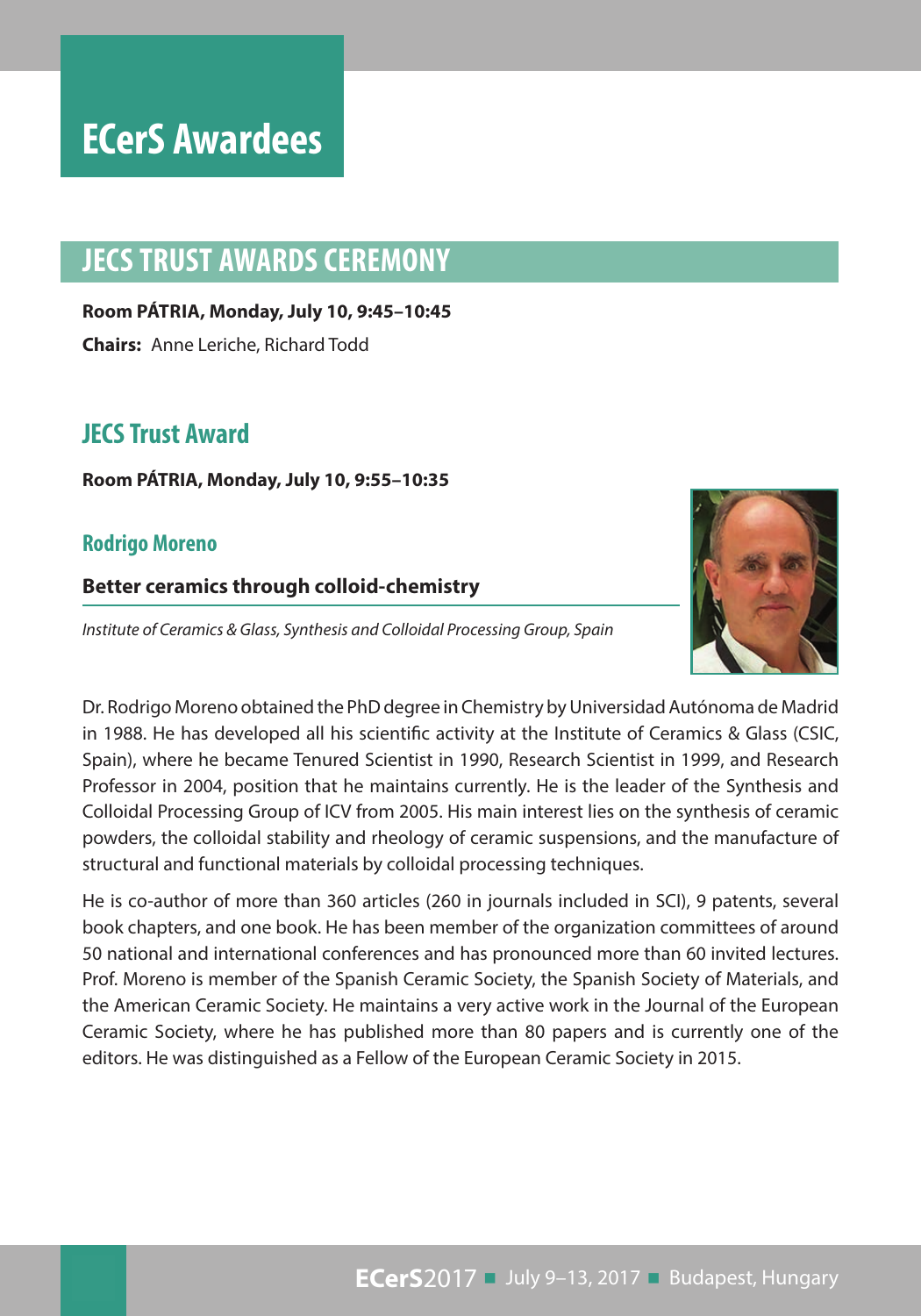## **JECS Best Paper Award**

### **Haibo Zhang**

**Preparation and enhanced electrical properties**  of grain-oriented (Bi<sub>1/2</sub>Na<sub>1/2</sub>)TiO<sub>3</sub>-based lead-free **incipient piezoceramics**

*School of Materials Science and Engineering, Huazhong University of Science and Technology, China*



The paper was published in the Journal of the European Ceramic Society 35 (2015) 2501–2512.

Haibo Zhang is an associate professor in School of materials science and Engineering at Huazhong University of Science and Technology, Wuhan China. Haibo Zhang received his bachelor's degree in Microelectronics and Solid State Electronics from Huazhong University of Science and Technology in 2003. He obtained his Ph.D. degree from Huazhong University of Science and Technology in 2008 concerning the preparation and characterization of BNT based lead free piezoelectric thick films. He joined the Research Laboratory of Hydrothermal Chemistry, Faculty of Science, Kochi University, Japan in 2008, and has been a postdoctoral researcher for two and a half years in Kochi University Japan. Zhang got a faculty position in School of Materials Science and Engineering at Huazhong University of Science and Technology in 2011. From 2012 to 2014, he worked as a Humboldt Research Fellow with Professor Jürgen Rödel in Institute of materials science at Technique University of Darmstadt, Germany. Since 2014 he works as an associate professor in School of materials science and Engineering at Huazhong University of Science and Technology, Wuhan China. He has published over 60 peer-reviewed SCI research papers and had 10 Chinese patents. Zhang's research interests include (i) leadfree piezo- and ferroelectrics materials, (ii) preparation and characterization of piezoelectric multilayer actuators and transducers. His current research concerns the mechanisms of ferroelectric-relaxor composite ceramics. He is member of the Chinese Ceramic Society.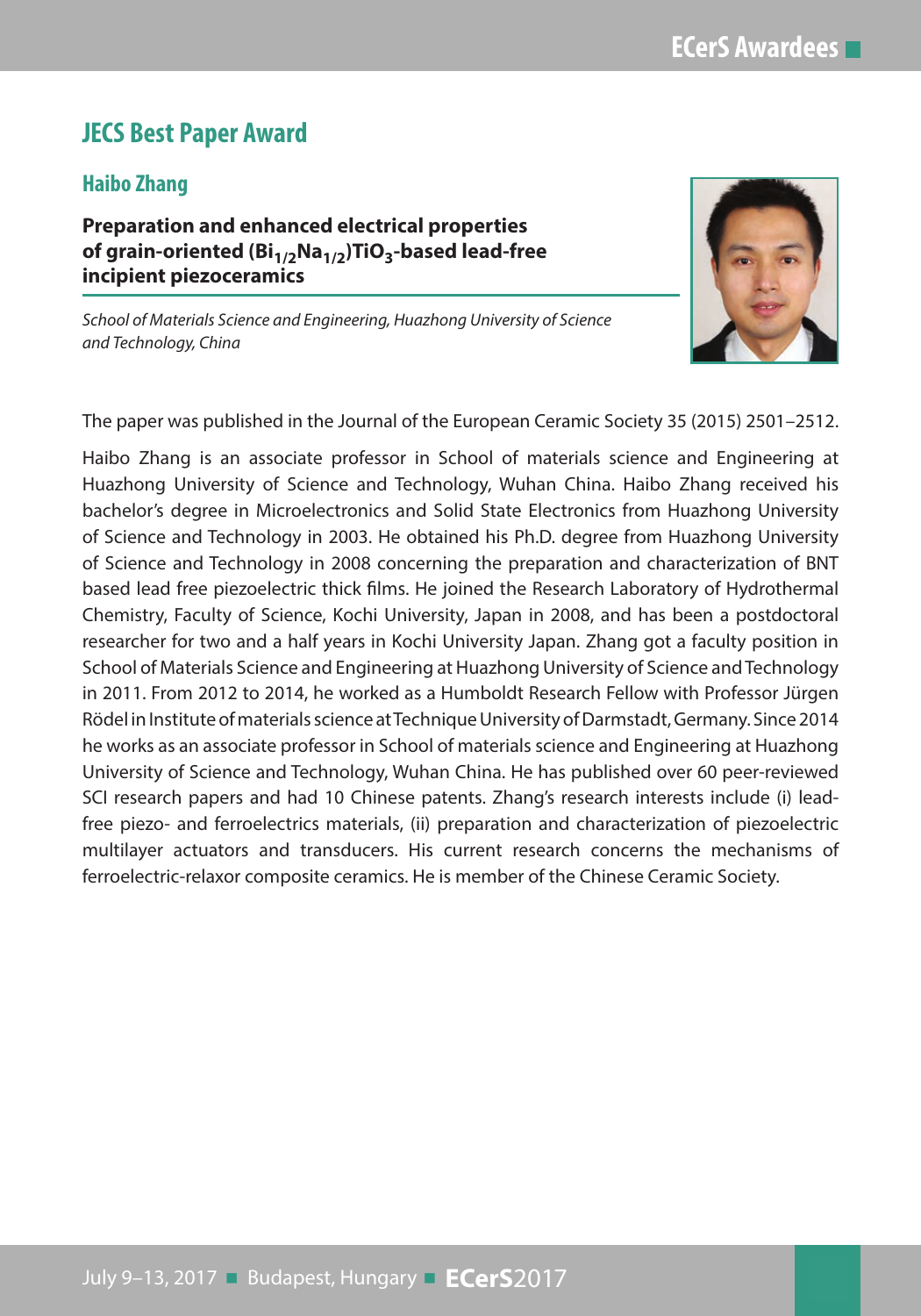# **ECerS Award Ceremony ECerS AWARD CEREMONY**

**Room PÁTRIA, Wednesday, July 12, 14:30–17:00**

**Chair:** Pavol Šajgalík

## **Stuijts Award**

**Room PÁTRIA, Wednesday, July 12, 14:40–15:15** 

#### **Anne Leriche**

#### **Ceramics for better healthcare**

*University of Valenciennes and Hainaut Cambrésis, Laboratory of Ceramics and Associated Processes, France*



Anne Leriche is a full professor at the University of Valenciennes and Hainaut Cambrésis – "Laboratory of Ceramics and Associated Processes" (LMCPA) in Maubeuge, France.

She got an M.Sc. in Chemistry in 1981 and the Doctorate of Sciences in 1986, both with honors from the State University of Mons, Belgium. She obtained the diploma "Habilitation to supervise researches" in 1992 from the University of Valenciennes (France).

She obtained a grant to start her doctorate thesis from a Belgian institution (1981–1983) then became successively researcher at the Belgian Ceramic Research Centre in Mons (1983–1989) and R&D head of a start-up company Neoceram SA (1989–1990). In 1990, Anne Leriche joined the LMCPA at the University of Valenciennes as researcher. She has been Lecturer from 1991 to September 1994, then Reader and finally full Professor in 2006. She has been Director of the LMCPA lab from September 1999 to September 2016. She received a French Education Award called "Chevalier" (knight) "Palmes académiques".

During her career, Anne Leriche supervised 20 theses, participated to several European projects and published more than 150 papers. She was editor of 1 book and 3 book chapters and is co-author of 4 patents. She presented a lot of oral talks and 17 invited conferences in several countries (Europe, China, Korea and the USA). She was lecturer in 3 International and 2 National Ceramic Schools and organized 4 international conferences.

Her main research fields concerns the synthesis and characterization of ceramic matrix composites (zirconia toughened alumina, mullite-zirconia by reaction sintering, silicon carbide reinforcement of various matrix, nanocomposites). She has been also active in the development of processes as assisted sintering methods using pressure or microwave, etc. for thermomechanical ceramics and bioceramics. Recent works concern the functionalization of bioceramics.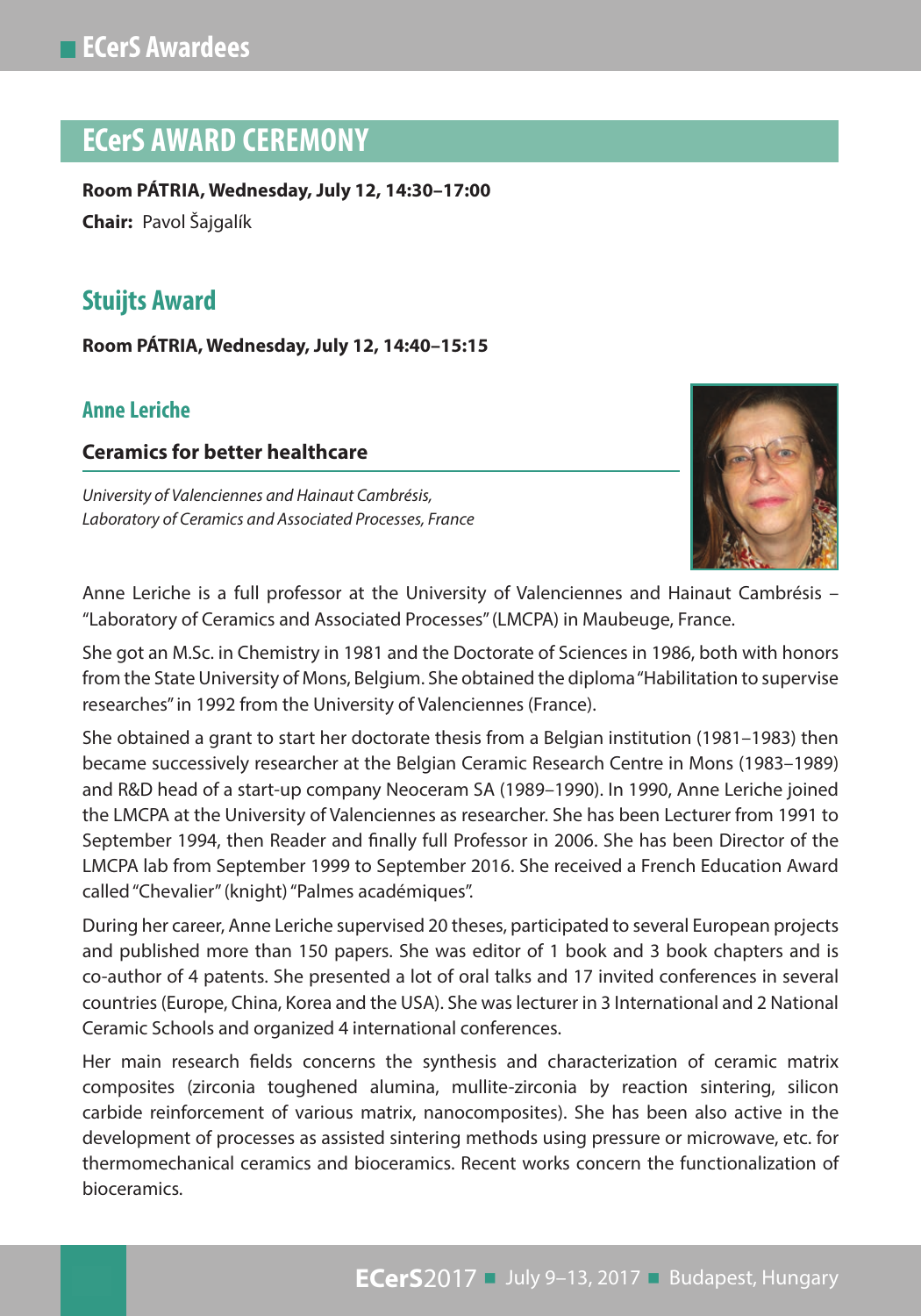Anne Leriche is currently President of the JECS Trust, Treasurer of the French Ceramic Society, Past-President of the French Ceramic Society after 10 years of presidency (2006–2016), Past-President of the European Ceramic Society and member of the Belgium Ceramic Society board. She was entitled "fellow of ECerS" in 2013 and was elected to the World Academy of Ceramics in 2011.

## **Richard Brook Award**

**Room PÁTRIA, Wednesday, July 12, 15:15–15:50** 

#### **Kathleen Richardson**

**Chalcogenide glasses – a versatile platform for innovations in the infrared**



*Optics and Materials Science and Engineering at CREOL, College of Optics and Photonics at the University of Central FL, USA*

Dr. Kathleen Richardson is currently Professor of Optics and Materials Science and Engineering at CREOL / College of Optics and Photonics at the University of Central FL, where she runs the Glass Processing and Characterization Laboratory (GPCL). Most recently at Clemson University, she and her research team carry out synthesis and characterization of novel glass and glass ceramic materials for optical applications, examining the role of structure/property relationships on resulting optical function and performance in bulk, planar and fiber optical materials. Prof. Richardson's group has extensive industrial and government supported research programs evaluating materials for precision molded optics, the use of non-oxide glasses in chem-bio planar sensors, evaluation of complex material interactions in next-generation integrated optoelectronic chip design, and in nano-composites for advanced detection and optical applications. Prof. Richardson's group is a leading source of expertise in the evaluation of photo-induced structure/property modification mechanisms in non-oxide glasses for optical applications, and has authored more than 220 peer-reviewed publications, numerous proceedings and book chapters, and has organized and chaired multiple domestic and international meetings within her discipline.

Dr. Richardson is a past-President of the American Ceramic Society (ACerS), a past-Chair of ACerS' Glass and Optical Materials Division (GOMD) and a past-President of the National Institute of Ceramic Engineers (NICE). She recently completed her term as a member of the Board of Directors of the Society of Photo-Optical Instrumentation Engineers (SPIE) and currently serves on the Coordinating Technical Committee (CTC) of the International Commission on Glass (ICG). As a result of these activities, she has enabled many multi-institutional, international education and training activities in Glass and Ceramics which have benefited numerous US and International students and young professionals under her mentorship and/or supervision.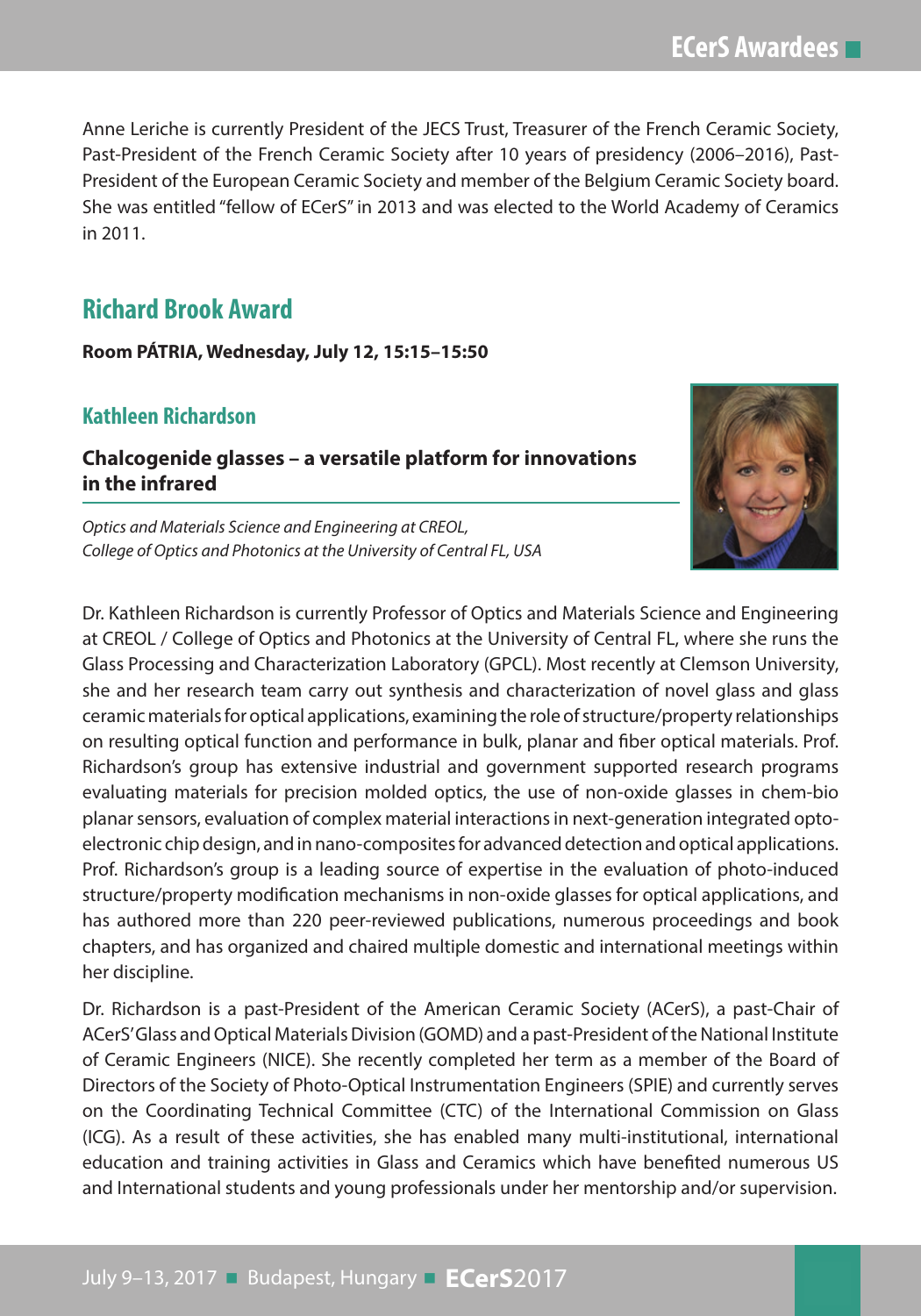Most recently, Dr. Richardson has served on advisory boards of numerous organizations, including the Board of Directors of the American Ceramic Society (ACerS), Virginia Tech's Materials Science and Engineering Department, the NSF-ERC on Mid-Infrared Technologies for Health and the Environment (MIRTHE) at Princeton University and as part of the Australian Research Council's Centre of Excellence for Ultrahigh-bandwidth Devices for Optical Systems (CUDOS), in Sydney Australia. She is a recognized world leader in infrared glass research and education, and as a result of these efforts, currently holds the rank of Fellow, in the American Ceramic Society, the Society of Glass Technology (UK), SPIE and the Optical Society of America (OSA). Since 2006, she has served as a member of the Board of Trustees at Alfred University.

### **Industrial Award**

**Room PÁTRIA, Wednesday, July 12, 15:50–16:25** 

#### **Joachim Heym**

**Additive manufacturing of complex, large volume components of technical ceramics for plant engineering**

*Schunk Ingenieurkeramik GmbH, Germany*



Joachim Heym is the Managing director of the Schunk Ingenieurkeramik GmbH since 2009. He has been working since 1985 within the Schunk Group as Production Manager, Sales Manager, Business Unit Manager.

Joachim Heym is chairman of the DKG (Deutsche Keramische Gesellschaft – German Ceramic Society) board since 2015 and has been member of the board of the DKG since 2009. He is also Board Member and Vice President of VKI, the Federation Ceramic Industry in Germany. Joachim Heym has also been President of EuTeCer (European Technical Ceramic Federation, Brussels) during 4 years, from 2010 to 2014.